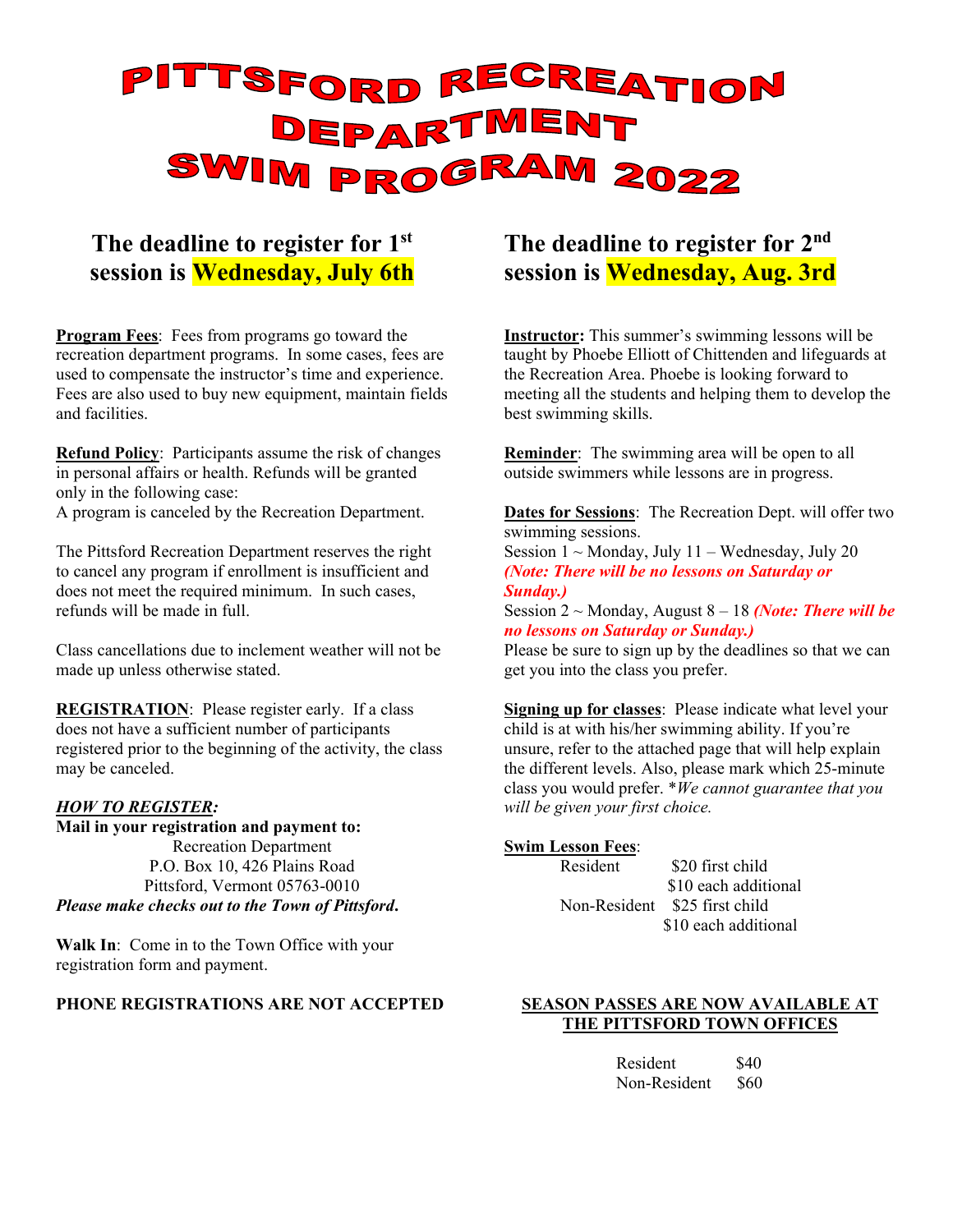# PITTSFORD RECREATION DEPARTMENT 2022 SWIM PROGRAM

# **\*\*NOTE:** *Swim lessons through Pittsford Rec Dept. are NOT Red Cross classes*

**Please complete registration form and return it to the Pittsford Town Offices or mail it to: Pittsford Recreation Department P.O. Box 10 Pittsford, VT 05763 If you have questions, please contact the Recreation Director, Jennifer Popp at 802-483-6500 ext.17 or email at: Recreation@pittsfordvermont.com**

Appropriate ages and skill levels are extremely important to ensure that your child is placed in the appropriate class. If you are unsure of your child's level, please call the RECREATION DEPARTMENT at 483-6500 ext.17.

**DATES** (Please check which session you would like to register for.) Session 1 Monday, July 11 - Wednesday, July 20

**(Note: there are no lessons on Saturday or Sunday.)** Session 2 Monday, August 8 – Thursday, August 18 **(Note: there are no lessons on Saturday or Sunday.)**

| <b>CLASS TIME - Session 1</b> |                          |                | <b>CLASS TIME - Session 2</b> |  |  |
|-------------------------------|--------------------------|----------------|-------------------------------|--|--|
| 12:00-12:25pm                 | Level 1 (age 3 or older) | $1:30-1:55$ pm | Level 6                       |  |  |
| 12:30-12:55pm                 | Level 2                  | $2:00-2:25$ pm | Level 5                       |  |  |
| $1:00-1:25$ pm                | Level 3                  | $2:30-2:55$ pm | Level 4                       |  |  |
| $1:30-1:55$ pm                | Level 4                  | $3:00-3:25$ pm | Level 3                       |  |  |
| $2:00-2:25$ pm                | Level 5                  | $3:30-3:55$ pm | Level 2                       |  |  |
| $2:30-2:55$ pm                | Level 6                  | $4:00-4:25$ pm | Level 1                       |  |  |

Private lessons are available upon request at an additional charge of \$10, from July  $5<sup>th</sup>$  – July 14<sup>th</sup> (excluding the weekend.) Limited spots are available – please call the Recreation Director to sign up for a ½ hour time slot. Time slots start at 10am and go until 6pm.

**\*NOTE:** Swimming lessons will be canceled from time to time due to inclement weather. If you are unsure, please call the SWIM INSTRUCTORS at the Recreation Area, 802-483-6688 or call Jennifer Popp, Recreation Director, 802-483-6500 ext.17.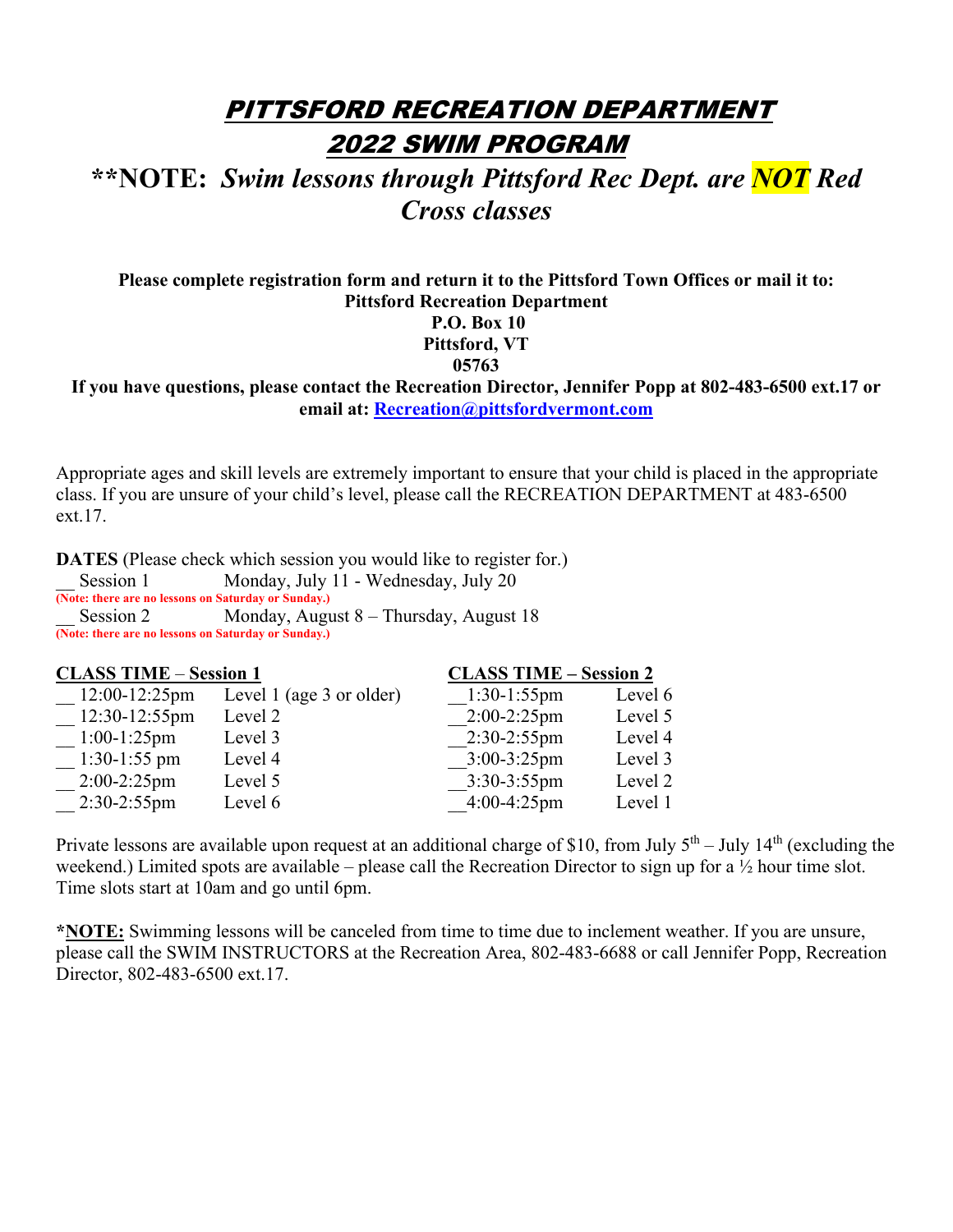# **PITTSFORD RECREATION DEPT**

## **CHILD REGISTRATION FORM**



P.O. Box 10, 426 Plains Road, Pittsford, VT 05763 483-6500 ext. 17 www.pittsfordvermont.com

#### **Please complete registration form and return it to the Pittsford Town Offices or mail it to: Pittsford Recreation Department P.O. Box 10 Pittsford, VT**

**05763** 

| PARENT/LEGALGUARDIAN:                          |       |                    |        |
|------------------------------------------------|-------|--------------------|--------|
| ADDRESS:                                       | CITY: |                    | STATE: |
| <b>HOME PHONE:</b>                             | WORK: | CELL:              |        |
| <b>EMAIL ADDRESS:</b>                          |       | <b>SHIRT SIZE:</b> |        |
| <b>EMERGENCY CONTACT:</b>                      |       | PHONE:             |        |
| ALLERGIES OR CONDITIONS WE SHOULD KNOW ABOUT?: |       |                    |        |
|                                                |       |                    |        |

*All programs are available on a first come, first serve basis. Early sign-up assures placement. With the proper fees you may bring your form into the Town Offices Mon-Wed 8 am-4:30 pm, Thur 8 am-6 pm & Fri 8 am-3 pm. You can also mail it, or drop in the After-Hours Drop Box located near the exit of Town Offices parking lot.* 

|                     | had the ant of form offices partires too. |     |              |               |     |  |  |
|---------------------|-------------------------------------------|-----|--------------|---------------|-----|--|--|
| <b>PROGRAM NAME</b> | <b>CHILD'S NAME</b>                       | AGE | <b>GRADE</b> | <b>GENDER</b> | TEE |  |  |
|                     |                                           |     |              |               |     |  |  |
| <u>.</u>            |                                           |     |              |               |     |  |  |
| ັ                   |                                           |     |              |               |     |  |  |
|                     |                                           |     |              |               |     |  |  |

## $\sim$ PLEASE READ CAREFULLY $\sim$

**Release**: I understand there are risks of physical injury in participating in sports and recreational activities. I hereby release the TOWN OF PITTSFORD, its employees, and agents from any liability or personal injury, or loss or damage to personal property which I or my child may experience in connection with activities sponsored by the Pittsford Rec. Dept. I hereby consent to the use of my child's photo or video by the Department for flyers or presentations.

I hereby consent to any medical procedures deemed advisable for my child in the event I cannot be reached and my child has sustained an injury. The dept. does not provide accident or hospitalization insurance for participants of its programs. All participants are advised to have adequate personal coverage. Please consider one's own health, experience, and tolerance for risk before participating in any Recreation program. It is understood that photos may be taken and that they may be used by the Town on various platforms.

X Date:

Signature of parent, Legal Guardian, or Participate if over 18 years old